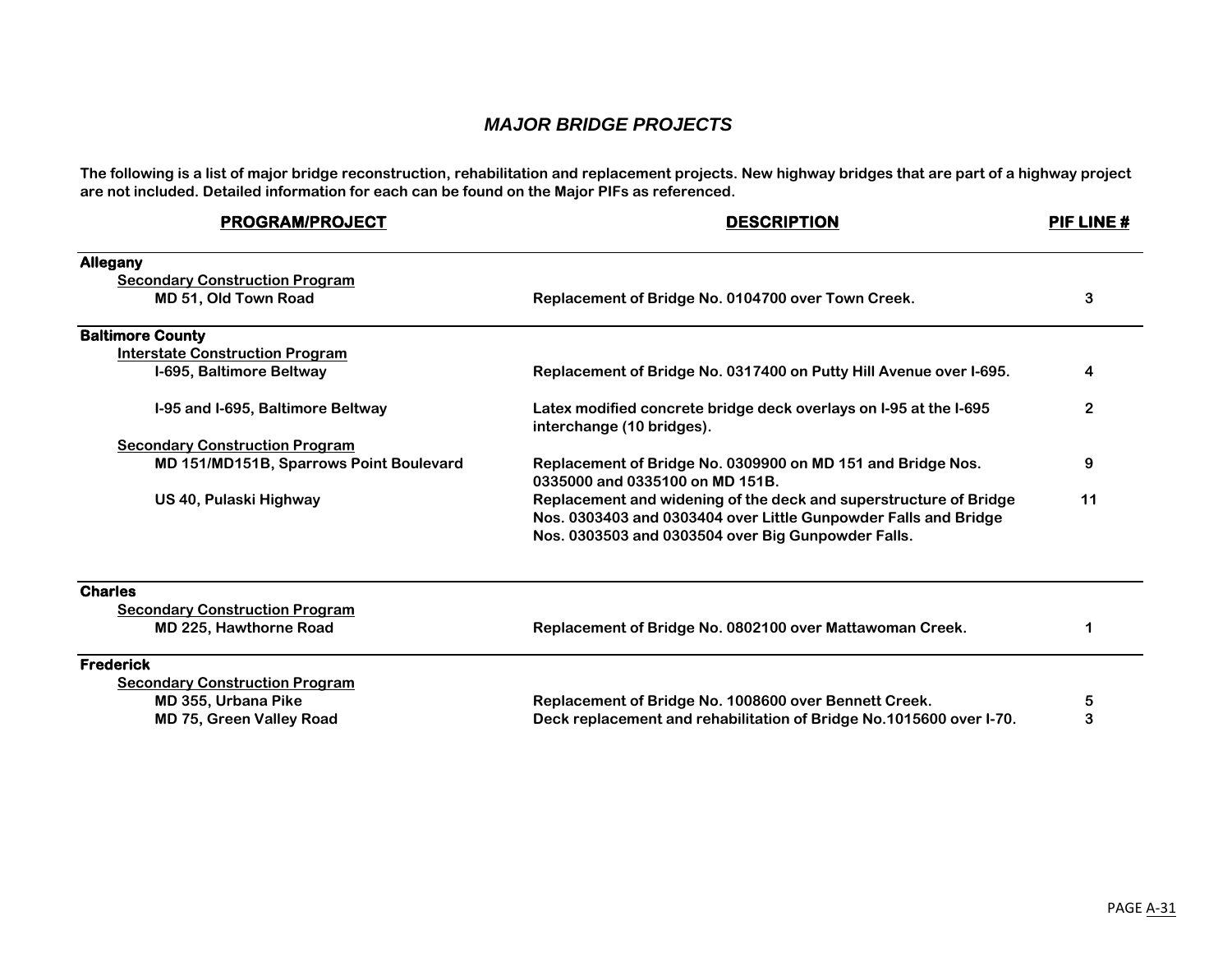## *MAJOR BRIDGE PROJECTS*

| <b>PROGRAM/PROJECT</b>                 | <b>DESCRIPTION</b>                                                                                                                                                  | PIF LINE# |
|----------------------------------------|---------------------------------------------------------------------------------------------------------------------------------------------------------------------|-----------|
| <b>Garrett</b>                         |                                                                                                                                                                     |           |
| <b>Secondary Construction Program</b>  |                                                                                                                                                                     |           |
| US 219, Garrett Highway                | Replacement of Bridge No. 1102400 over the Youghiogheny River<br>$(0.04$ miles).                                                                                    | 3         |
| <b>Harford</b>                         |                                                                                                                                                                     |           |
| <b>Secondary Construction Program</b>  |                                                                                                                                                                     |           |
| US 1, Belair Road                      | Replacement of Bridge No. 1206600 over Tollgate Road and Bridge<br>No. 1206500 over Winters Run.                                                                    | 1         |
| <b>Prince George's</b>                 |                                                                                                                                                                     |           |
| <b>Primary Construction Program</b>    |                                                                                                                                                                     |           |
| <b>MD 4, Pennsylvania Avenue</b>       | Replacement of the bridge decks for Bridge Nos.1609903 and 1609904<br>over MD 717, and full replacement of Bridge Nos. 1610803 and<br>1610804 over Race Track Road. | 5         |
| <b>Secondary Construction Program</b>  |                                                                                                                                                                     |           |
| MD 382, Croom Road                     | Replacement of Bridge No.1606100 over Charles Branch.                                                                                                               | 10        |
| <b>MU 277, Riverdale Road</b>          | Replacement of Bridge No. 1609000 over Northeast Branch Anacostia<br>River.                                                                                         | 8         |
| Queen Anne's                           |                                                                                                                                                                     |           |
| <b>Primary Construction Program</b>    |                                                                                                                                                                     |           |
| US 301, Blue Star Memorial Highway     | Replacement of the northbound US 301 Bridge No. 1701401 over the<br><b>Chester River.</b>                                                                           | 1         |
| Washington                             |                                                                                                                                                                     |           |
| <b>Interstate Construction Program</b> |                                                                                                                                                                     |           |
| I-70, Eisenhower Memorial Highway      | Replacement and widening of the bridge deck and superstructure of I-                                                                                                | 2         |

**70 dual Bridge Nos. 2111803 and 2111804 over MD 65 and I-70 dual Bridge Nos. 2111903 and 2111904 over CSX Hagerstown Branch.**